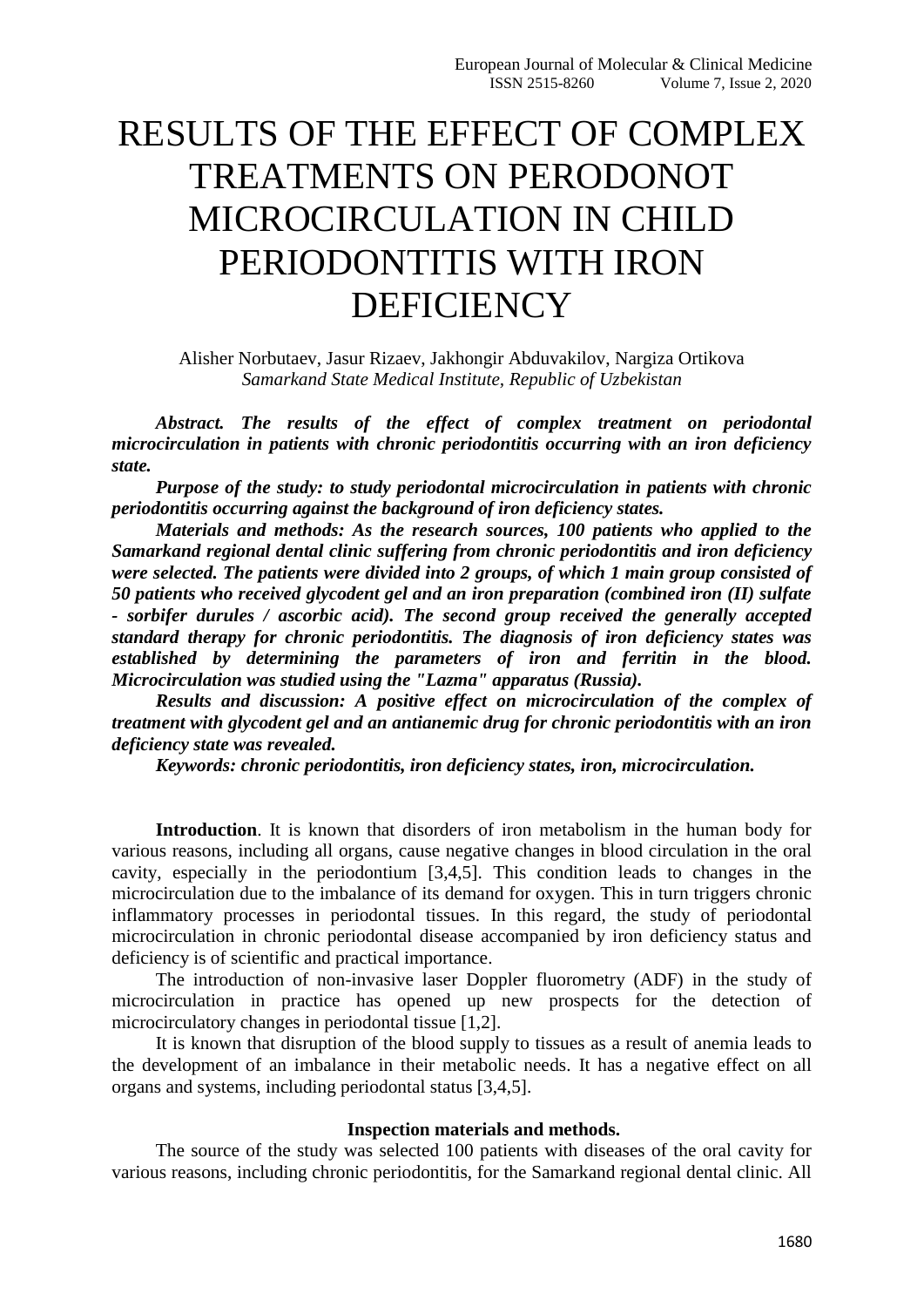patients were divided into 2 groups (primary and control) and treated in an outpatient setting. The first group consisted of 50 patients with glycodent helium and iron (combined iron-II sulfate - sorbifer durules / ascorbic acid individually until iron and ferritin reserves were replenished) for complex treatment of periodontitis, and the second group with 50 patients with generally accepted standard treatment of periodontitis. The recommendations of the International Classification of Diseases of the Periodontitis - C (standard treatment of diseases of the oral cavity, salivary glands, jaw: curettage, pharmacotherapy, analgesics and anti-inflammatory drugs and antiseptics used in rinsing) were used.

Examination and follow-up of patients were performed in collaboration with the therapist. The mean age of the patients was  $34.5 \pm 14$ , with men and women in group I being 16 and 34, respectively, and in group II being 18 and 32, respectively. The duration of chronic periodontitis in the examined patients was  $5.3 \pm 0.4$  and  $5.1 \pm 0.3$  years, respectively, in the groups.

In accordance with the set goal, both groups underwent separate excellent dental clinical and laboratory-instrumental examinations.

Dental diagnosis was based on: a thorough dental examination of the oral cavity, assessment of the hard tissue condition of the teeth, and an index of hygienic and periodontal status.

In order to assess the state of iron deficiency, iron, ferritin, transferrin and its saturation were detected in the blood.

The inspection plan included:

- $\checkmark$  Perfect patient complaints, collection of medical history and objective examination;
- $\checkmark$  Fill in the questionnaire prepared by us;
- $\checkmark$  Thorough dental examination;
- $\checkmark$  Examination by a hematologist or therapist to confirm the state of iron deficiency;
- $\checkmark$  Carrying out special biochemical tests to determine the general clinical and laboratory status of iron deficiency.

Determination of microcirculation of mucous membranes and periodontal tissues by laser Doppler fluorometry was studied using the device "LAKK-02", a product of microcirculation "Lazma" IIChK (Russia). The examination is performed in a poorly lit room while the patient is lying down. The sensor was placed in the area of the gums attached without excessive pressure. Indicators in each area of the milk were recorded for 2 min.

Laser beam probing is the basis of this method. Analysis of light reflected from the tissue is based on the separation of the Doppler shift signal, which records the number of signals reflected in proportion to the speed of movement of erythrocytes; The result is recorded as a change in blood flow in the microcirculatory system (fluometry).

The alveolar, marginal surfaces of the gums and the area of adhesion of the gums are examined in the projection of the root apex of the teeth being examined. LDF-gram was analyzed using software: calculation of the average value of blood perfusion in the tissue - M, its "flexion" - the standard deviation of basal blood flow changes - OKO, coefficient of blood flow changes - Kv, as well as analysis of hemodynamic rhythm amplitude velocity spectrum (lower velocity - LF, ultra-low velocity - VLF, high velocity - HF, pulse wave) flaxomotsi index - taking into account IFM, microtomor tone - TT, intravenous resistance - R, blood shunt - PC, myogenic tone - MT and neurogenic tone - NT indicators were calculated.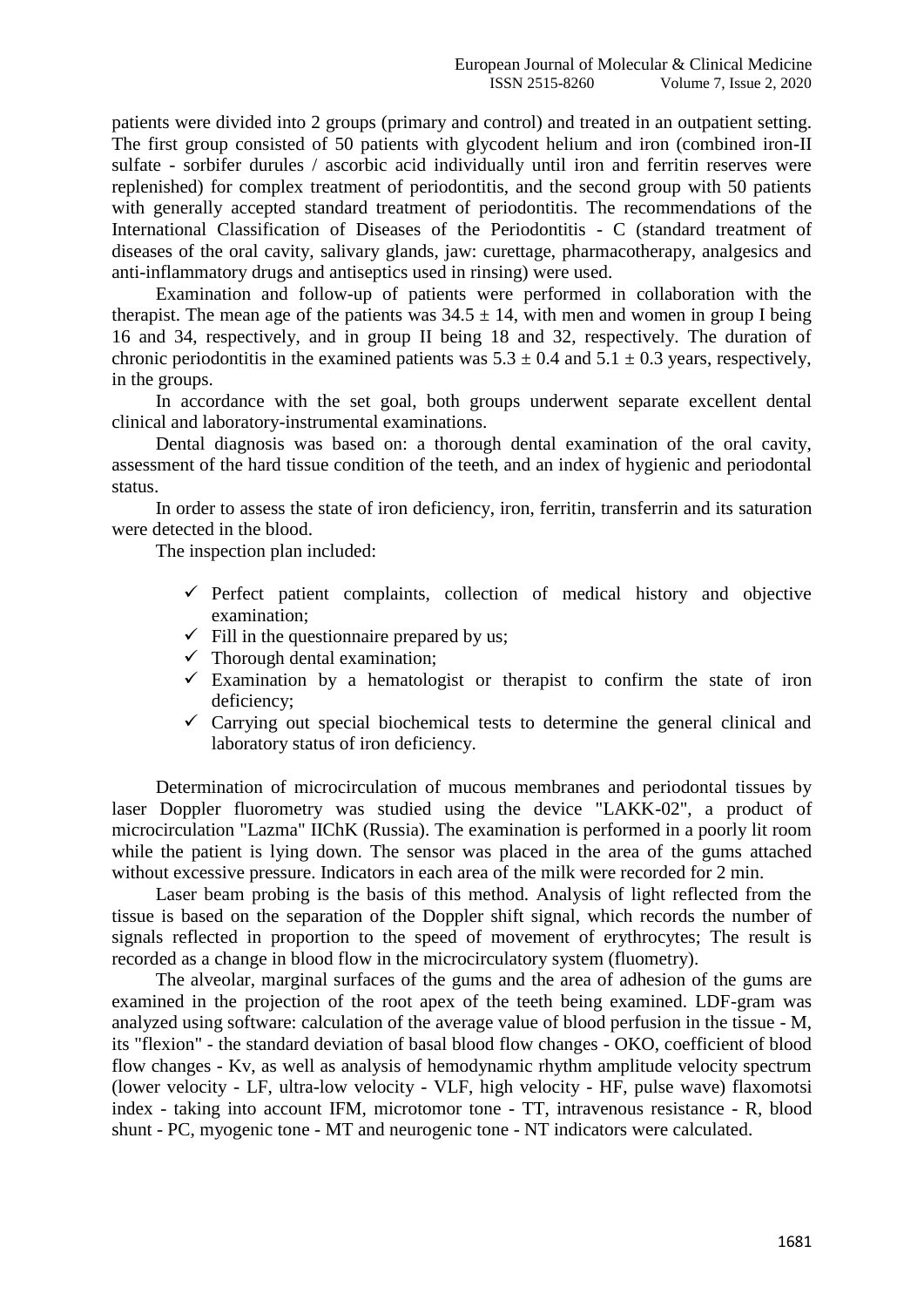# **Conclusions and discussions**

A study of periodontal microcirculation in chronic periodontitis with anemia showed the following. It was noted that in the first group of patients treated complex with the addition of glycodent gel and combined iron-II sulfate (sorbifer durules / ascorbic acid), the microcirculation changed significantly after treatment compared with those who received standard periodontal treatment (Table 1).

#### *Table №1*: **When chronic periodontitis is accompanied by iron deficiency, the addition of glycodent gel and combined iron-II sulfate (sorbifer durules / ascorbic acid) is a complex and only after standard treatment of periodontal microcirculation (peripheral unit)**

| peripheral unit) |                                                                                                                                       |                   |                         |         |  |
|------------------|---------------------------------------------------------------------------------------------------------------------------------------|-------------------|-------------------------|---------|--|
| $N_2$            | <b>Groups</b>                                                                                                                         | <b>Before</b>     | <b>After Treatments</b> | D       |  |
|                  |                                                                                                                                       | <b>Treatments</b> |                         |         |  |
|                  | Complex treatment of chronic<br>periodontitis with glycogen gel<br>and iron-II sulfate (sorbifer<br>durules / ascorbic acid) $n = 50$ | $44,5 \pm 1,2$    | $23,2{\pm}0,9$          | < 0.001 |  |
| 2                | The standard treatment for<br>chronic periodontitis is $n = 50$                                                                       | $40,8 \pm 0.7$    | $37,6 \pm 1,2$          | < 0.05  |  |

As shown in the table, the values in the first group varied from  $44.5 \pm 1.2$  to  $23.2 \pm 0.9$ peripheral units (P < 0.001). In the second group, these values ranged from  $40.8 \pm 0.7$  to 37.6  $\pm$  1.2 (P < 0.05).

At the same time, in the first group of patients receiving glycodent gel and iron in addition to the complex treatment of chronic periodontitis, the tension was reduced by 1.9 times. In the absence of complex treatment with the addition of glycodent gel and combined iron-II sulfate, the decrease in stress index was 1.0 (Diagram 1).



In addition to the microcirculatory status, we also studied the mean square deviation of its basal blood flow in the patients in our follow-up, and the following were identified.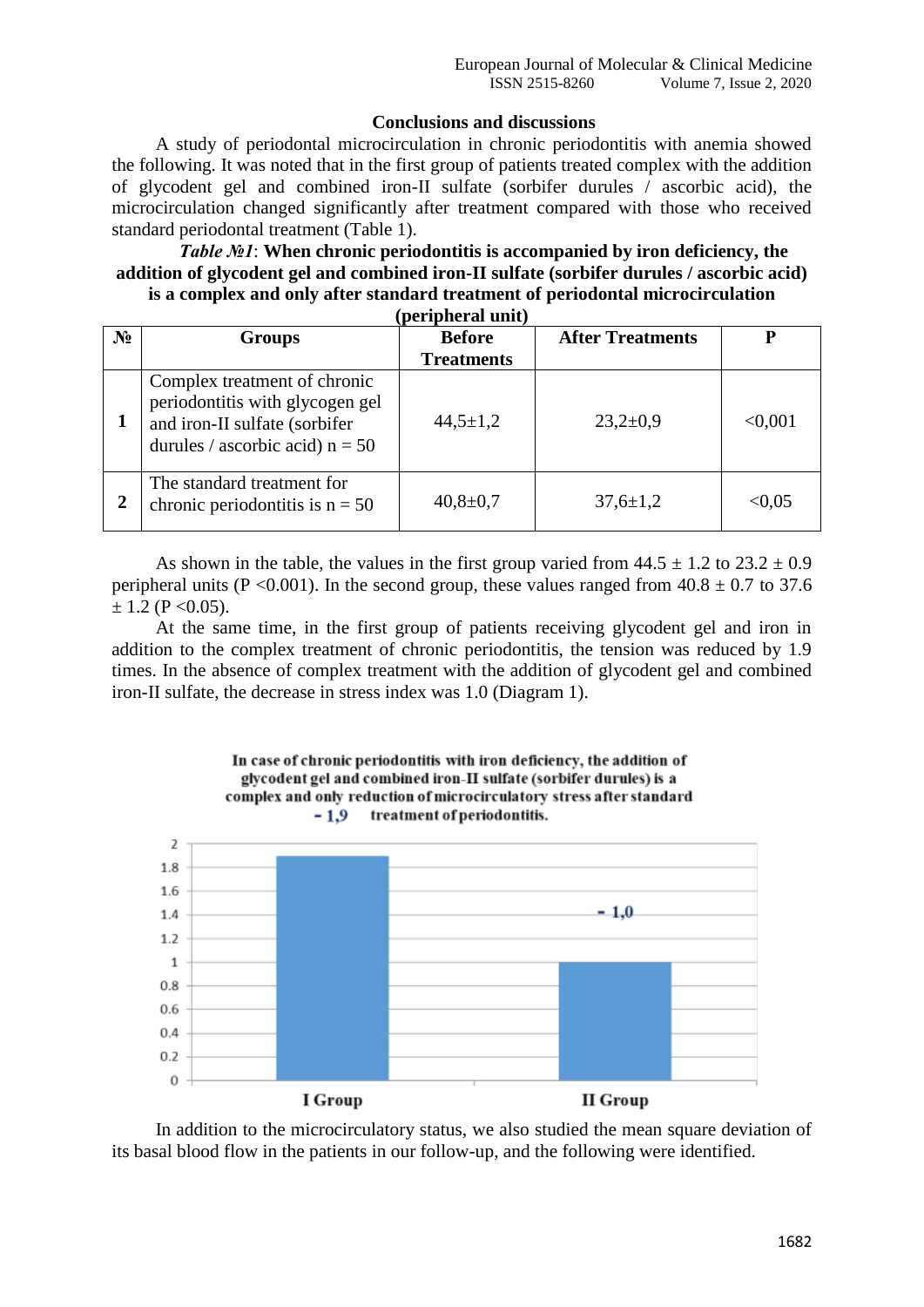Chronic periodontitis is characterized by iron deficiency and arthritis, and in the first group, which underwent complex treatment with glycodent gel and combined iron-sulfate (sorbifer durules / ascorbic acid), the mean square deviation of microcirculatory basal blood flow was  $21.2 \pm 0.7$  to  $8.6 \pm 0.3$  perf. decreased to unity.

The values were  $23.2 \pm 0.6$  and  $21.2 \pm 0.5$ , respectively, when standard periodontal treatments were performed only without the addition of glycodent gel and combined iron-II sulfate (sorbifer durules / ascorbic acid).

*Table №2*: **When chronic periodontitis is accompanied by iron deficiency condition and anemia, the addition of glycodent gel and combined iron-II sulfate (sorbifer durules / ascorbic acid) is complex and only after standard treatment of periodontitis indicators of average square deviations of microcirculation basal blood flow (peripheral unit)**

| $N_2$ | <b>Groups</b>                                                                                                                            | <b>Before Treatments</b> | <b>After Treatments</b> | P      |
|-------|------------------------------------------------------------------------------------------------------------------------------------------|--------------------------|-------------------------|--------|
|       | Complex treatment of<br>chronic periodontitis with<br>glycogen gel and iron-II<br>sulfate (sorbifer durules /<br>ascorbic acid) $n = 50$ | $21,2{\pm}0,7$           | $8,6 \pm 0,3$           | < 0.01 |
|       | The standard treatment for<br>chronic periodontitis is $n =$<br>50                                                                       | $23,2{\pm}0,6$           | $21,2{\pm}0,5$          | < 0.05 |

The figures in the second group indicate the low effectiveness of the treatment. Indeed, in patients in the first group, the mean square deviation of basal blood flow to the microcirculation decreased by -2.44 times in the first group and by 1.09 times in the second group.



Indicators of blood flow variation coefficient in both groups of patients in our followup were also studied. In the first group of patients with chronic periodontitis undergoing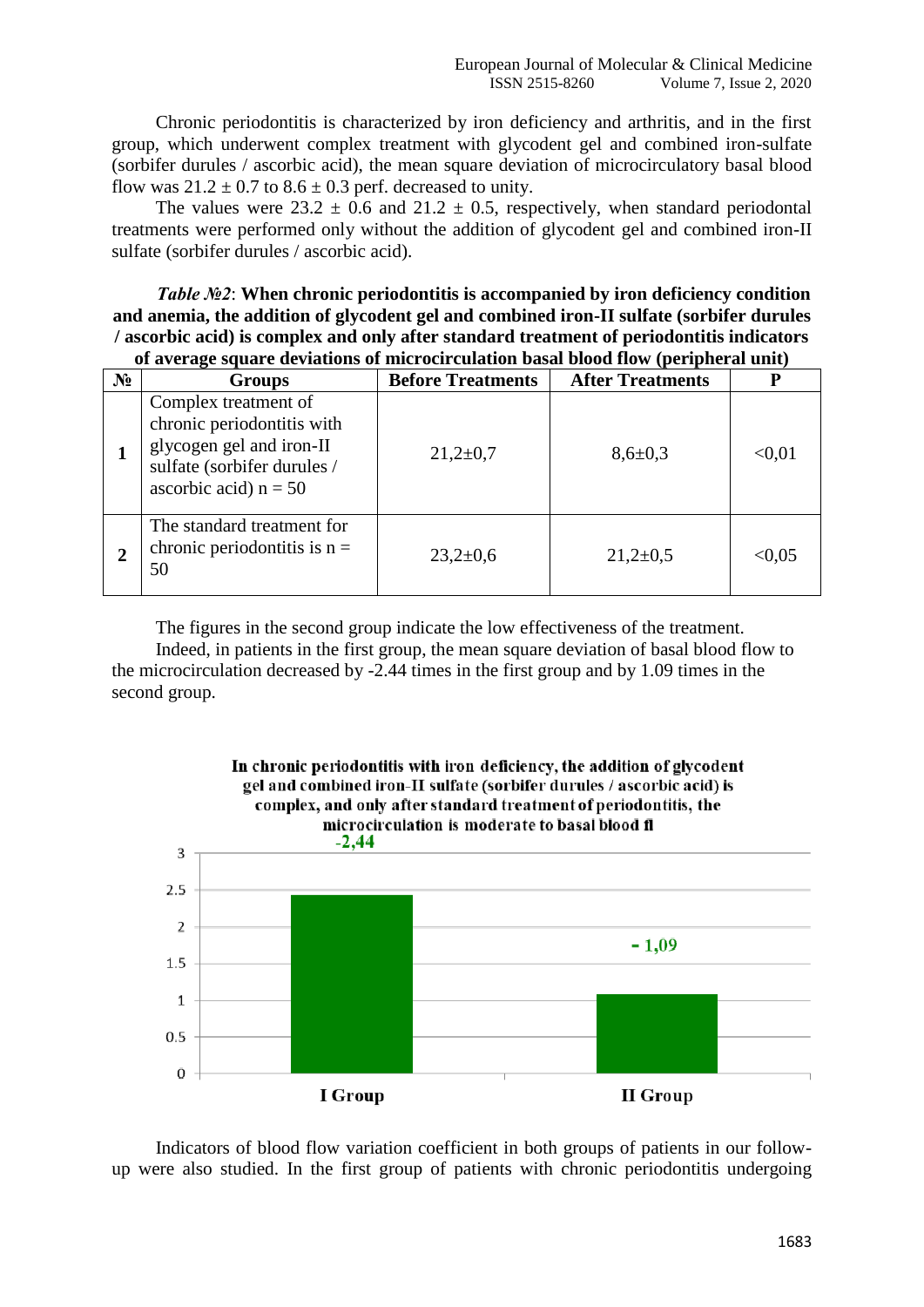complex treatment with the addition of glycodent gel and combined iron-II sulfate (sorbifer durules / ascorbic acid), the values before and after treatment were  $40.2 \pm 0.72$  and  $25.4 \pm 1.0$ 1.2, respectively. was equal to.

When chronic disseminated periodontitis was treated only with standard treatment, these numbers were  $41.2 \pm 0.8$  and  $37.3 \pm 1.4$ , respectively, before and after treatment (Table 3).

*Table №3*: **When chronic periodontitis is accompanied by iron deficiency and anemia complex with the addition of glycodent gel and combined iron-II sulfate (sorbifer durules / ascorbic acid) and the coefficient of variation of blood flow only after standard** 

| treatment of periodontitis |                                                                                                                                          |                          |                         |         |  |  |
|----------------------------|------------------------------------------------------------------------------------------------------------------------------------------|--------------------------|-------------------------|---------|--|--|
| $N_2$                      | <b>Groups</b>                                                                                                                            | <b>Before Treatments</b> | <b>After Treatments</b> | P       |  |  |
|                            | Complex treatment of<br>chronic periodontitis with<br>glycogen gel and iron-II<br>sulfate (sorbifer durules /<br>ascorbic acid) $n = 50$ | $42 \pm 0.72$            | $25,4 \pm 1,2$          | < 0.001 |  |  |
| 2                          | The standard treatment for<br>chronic periodontitis is $n =$<br>50                                                                       | $41,2{\pm}0,8$           | $37,3 \pm 1,4$          | < 0.05  |  |  |

The table shows that in the first group of patients, the variation in blood flow decreased by 1.68 times, and in the second group by 1.1 times. This suggests that the results in the group to which the glycodent gel and antianemic drug were added were significantly more reliable (Figure 3).

# In chronic periodontitis with iron deficiency, the coefficient of variation of microcirculatory blood flow after complex treatment of complex and only standard treatment of periodontitis with the addition of glycodent ed and combined iron-II sulfate (sor



In addition to the above, the phlox index, one of the indicators of microcirculatory status in the observed patients, was also studied.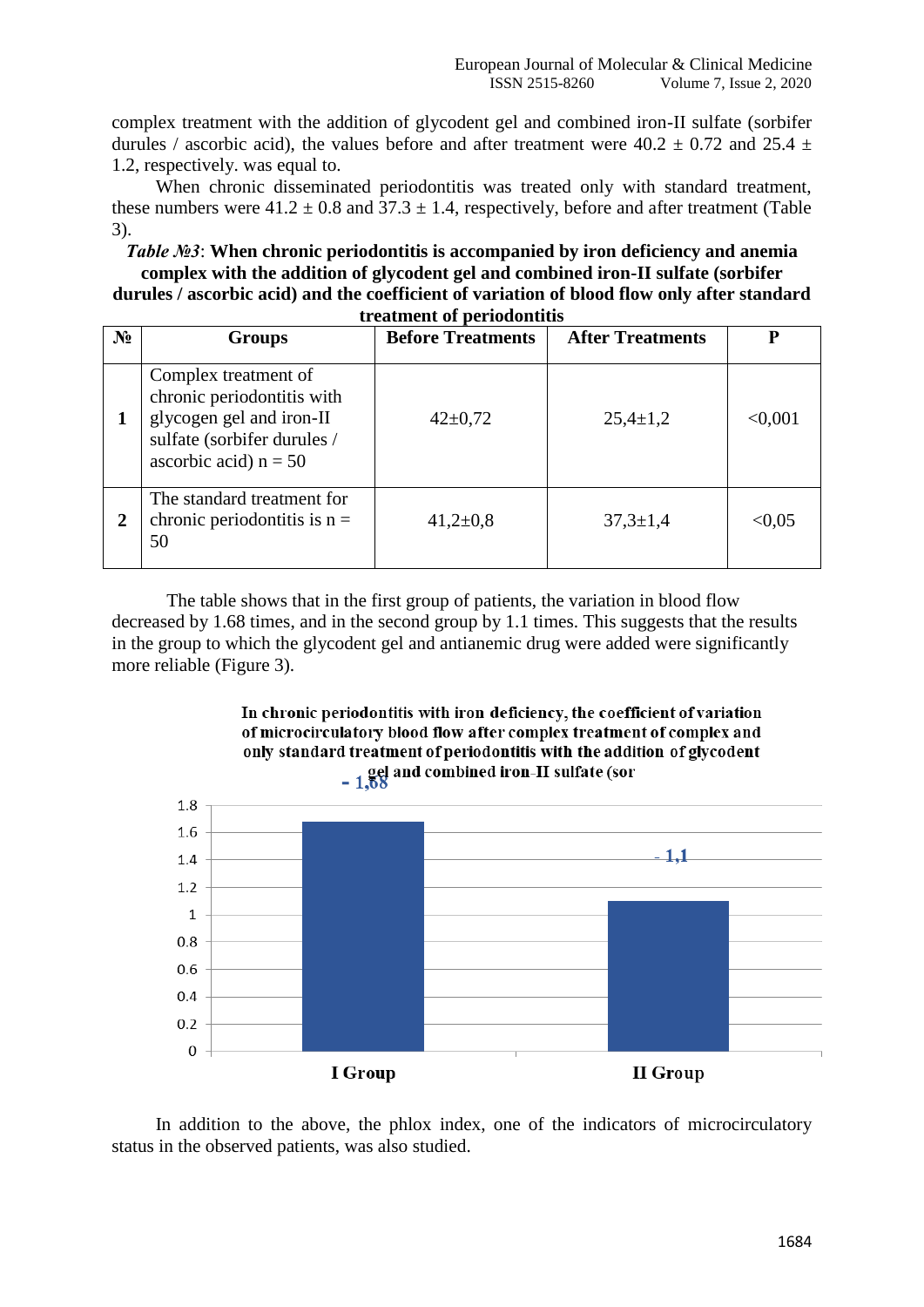In chronic periodontitis with iron deficiency anemia and complex treatment with a combination of glycodent gel and combined iron-II sulfate (sorbifer durules / ascorbic acid), the phloxmox index before and after treatment is  $1.76 \pm 0.03$  to  $1.9 \pm$ , respectively. Increased to 0.02. In patients with chronic periodontitis treated only with standard treatment, the values before and after the treatments were  $1.87 \pm 0.04$  and  $1.88 \pm 0.03$ , respectively. Uncertainty of change was noted in both groups (Table 4).

*Table №4:* **When chronic periodontitis is accompanied by iron deficiency and anemia, the addition of glycodent gel and combined iron-II sulfate (sorbifer durules / ascorbic acid) is a complex and only after standard treatment of periodontitis, the value of the phloxmox index**

| ршохшох шаех   |                                                                                                                                          |                          |                         |        |  |
|----------------|------------------------------------------------------------------------------------------------------------------------------------------|--------------------------|-------------------------|--------|--|
| $N_2$          | Groups                                                                                                                                   | <b>Before Treatments</b> | <b>After Treatments</b> | P      |  |
|                | Complex treatment of<br>chronic periodontitis with<br>glycogen gel and iron-II<br>sulfate (sorbifer durules /<br>ascorbic acid) $n = 50$ | $1,76 \pm 0.03$          | $1,9+0,02$              | < 0.05 |  |
| $\overline{2}$ | The standard treatment for<br>chronic periodontitis is $n =$<br>50                                                                       | $1,82\pm0.04$            | $1,89\pm0.03$           | < 0.05 |  |

The microcirculatory flaccid index was found to increase by 0.9 in patie $_{4\text{-} \text{A}$   $_{\text{A}}\text{A}$ chronic periodontitis in the first group receiving complex treatment and in patients receiving standard treatment for chronic periodontitis in the second group as shown in the table (Figure 4).





The study of microcirculation in chronic periodontitis with iron deficiency anemia showed the following.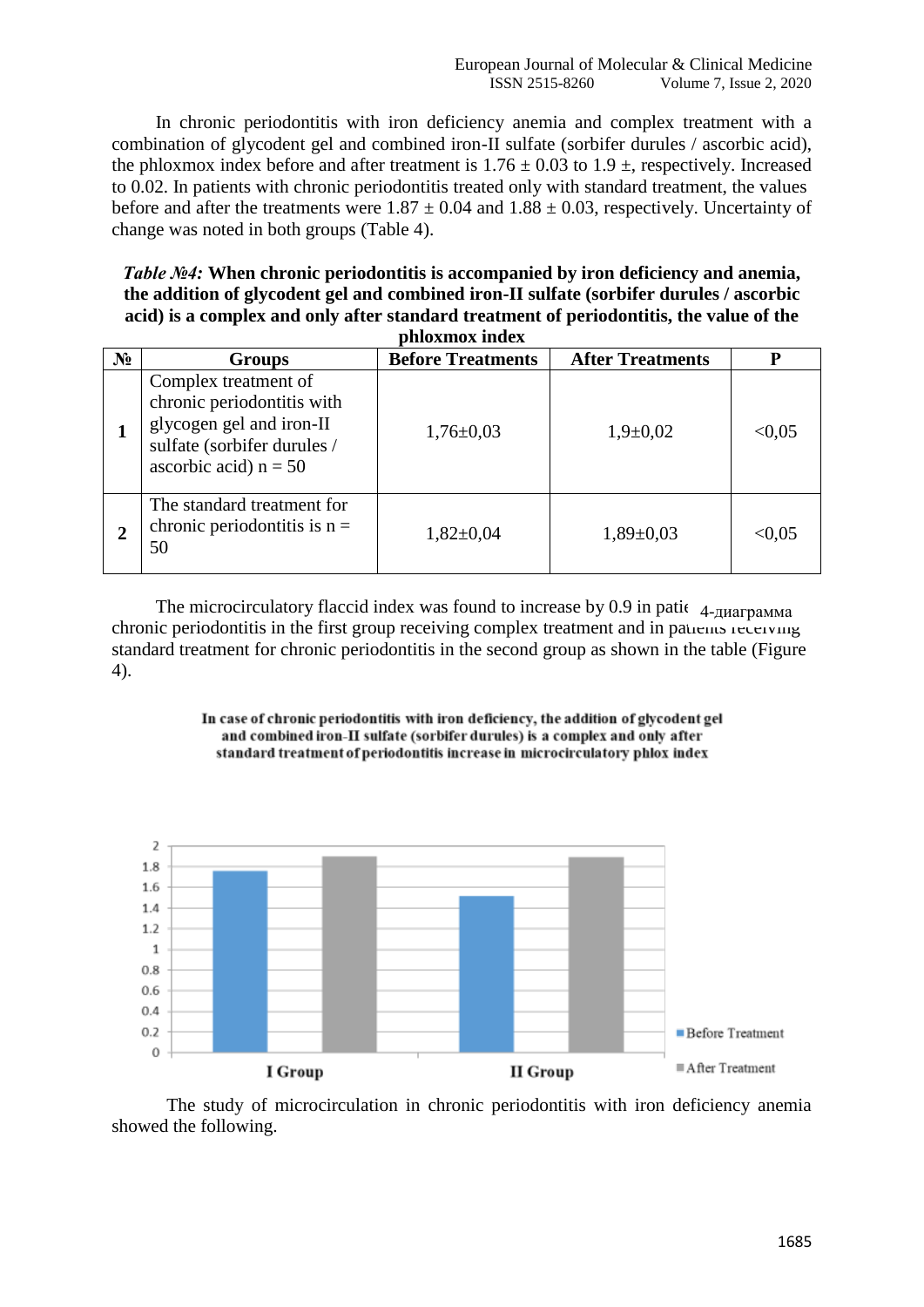In the first group of patients (treatments glycodent gel and antianemic drug sorbifer durules / ascorbic acid) microcirculation, its square root deviation from the basal blood flow, reliable positive in the coefficient of blood flow variation ( $R < 0.05$ ,  $P < 0.01$ ,  $P < 0.001$  all cases) changes were observed.

Although positive reliable changes were observed in the second group of patients (standard treatment of chronic periodontitis only), they did not occur at high levels ( $R$  <0.05 in all cases).

In chronic periodontitis, the combined use of standard treatments with glycodent gel and antianemic drug has been shown to have a positive effect on the microcirculation of oral tissues.

#### **Conclusions**

1. When chronic periodontitis is accompanied by anemia, significant changes are observed in its microcirculatory processes.

2. In chronic periodontitis, the concomitant use of standard treatments with glycodent gel and antianemic drug combined iron II-oxide (sorbifer durules / ascorbic acid) has a positive effect on the microcirculation of oral tissues.

3. This positive effect is manifested by a moderate square deviation of the basal blood flow of the microcirculation, a reliable positive  $(R \le 0.05, P \le 0.01, P \le 0.001$  in all cases) changes in the coefficient of variation of blood flow.

## **References**

- [1] Grudyanov, A.I. Periodontal syndrome associated with severe cyclical neutropenia. Clinical observation / A.I. Grudyanov, H.A. Ilyina, T.V. Avraamova // Dentistry. - 2010. - No. 5. - S. 27-30.
- [2] Grudyanov, A.I. The influence of smoking on microcirculation in periodontal tissues with periodontitis of varying severity - according to laser Doppler flowmetry / A.I. Grudyanov, I. V. Kemularia // Dentistry. 2010. - No. 6. - S. 10-14.
- [3] Churilov L.P. and others. Mechanisms of development of dental diseases / Textbook. SPb .: Elbi-SPb, 2006. - 534, b.;,
- [4] Antimicrob J.. Chemother. 2006. Vol. 58. P. 198-201;
- [5] Mackenzie E.L., Iwasaki K., Tsuji Y. Intracellular Iron Transport and Storage: From Molecular Mechanisms to Health Implications // Antioxid Redox Signal. -2008. Vol. 10(6). - P. 997-1030,
- [6] Abdullina P. Iron deficiency anemia in young women: aspects of quality of life and optimization of treatment: Dis. ... Cand. honey. sciences. - Ufa, 2007 .-- 183 s.
- [7] Aytmetova G.A. Dental caries and iron deficiency anemia in children // Scientific Conference: Medicine, Biology and Chemistry: Articles on the materials of the XXII International Scientific-Practical Conference Structure— № 4 (22). -, 2019. - Б. 30-33.].
- [8] Amxadova, M.A. Effectiveness of the use of photodynamic therapy in complex treatment of patients with chronic generalized periodontitis / M.A. Amxadova, I.S. Kopetskiy, V.V. Prokopev // Russian dental journal- 2016. - Т. 20. - № 1. - S. 12-15.
- [9] Bajanov H.H. Dentistry. M .: GEOTAR-Media, 2008. 416 p., The role of iron in the performance of various functions of mucous membranes.